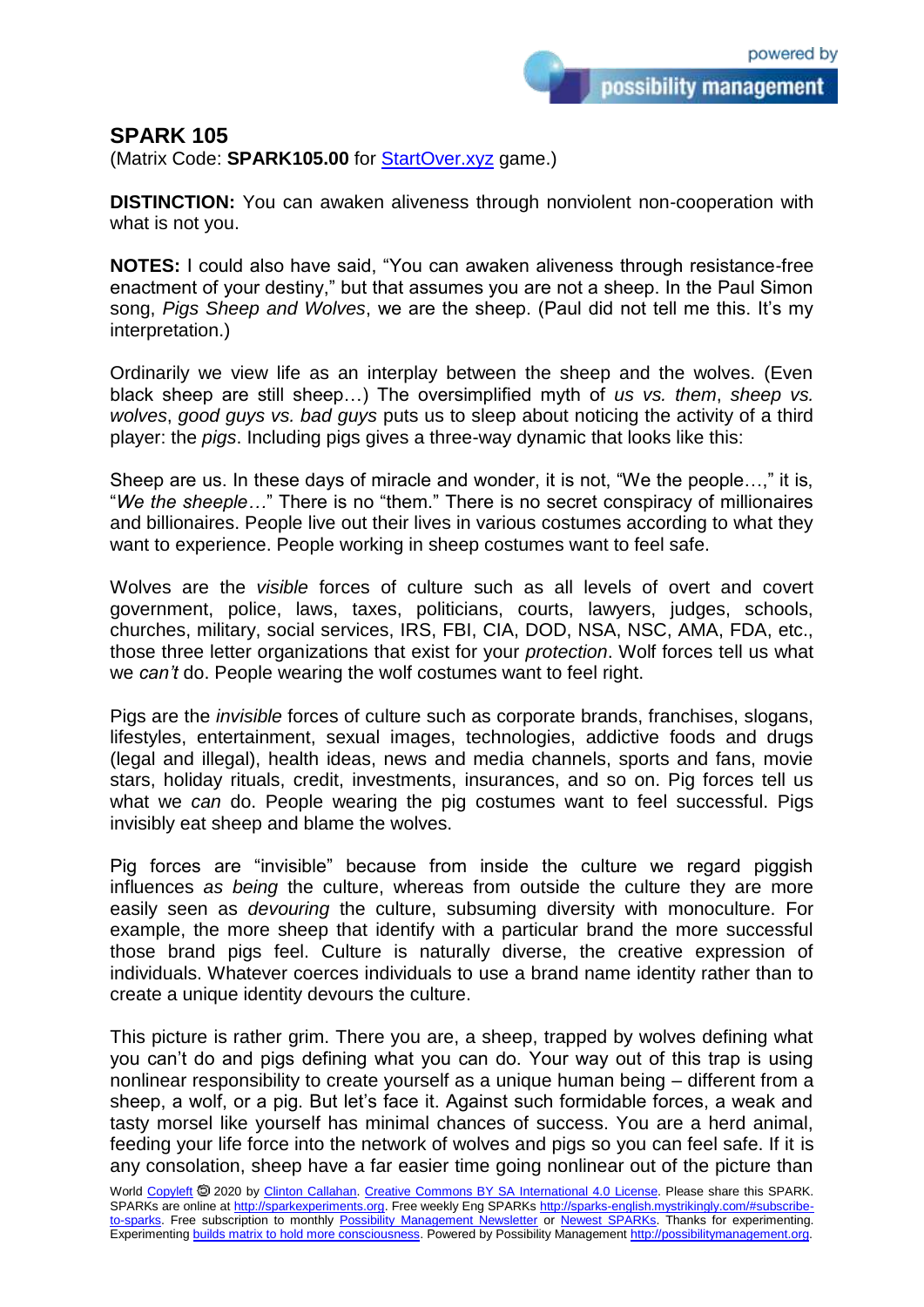do the pigs or wolves. This is because "wolf" and "pig" Boxes are strengthened so much when wolves are *right* and pigs are *successful* that their Boxes refuses to let them try anything else. You are a sheep, so you can try anything because what have you got to lose?

Confronting wolf or pig forces is out of the question by now, and not the purpose of this or any SPARK. But intelligently sidestepping wolf or pig forces is always an option, like a bullfighter sidesteps a bull. Sidestepping the visible wolf forces is straightforward. You can avoid joining the army or a church. You can find a way to earn a paycheck not signed by any branch of the government. You can liberate your kids from school and let them learn freely. You can obey the laws that are respectful of your dignity, and invisibly avoid those that are not.

Far more challenging is to sidestep the invisible pig forces. What makes pigs so effective at devouring sheep? The cleverness of their methodology. Whereas wolves use external threat to control the human spirit (any disobedience is *punishable by fine or imprisonment, or both*) pigs use an internal threat: insecurity. A sheep's highest goal is security. When we sheep even for a moment *think* of doing something other than what the pigs dictate we melt into a puddle of quivering insecurity.

The most shocking element of this puzzle is that both the goal of security, and the threat of insecurity, are imaginary. We sheep live in blind obeisance to wolf and pig forces because we have adopted the absurd belief that security is a possibility.

Let us examine this belief. Holding the belief that security is possible involves using a special distortion of the mind. It is the same distortion that a mathematician uses to define a sphere even though no true spheres exist in the universe. It is the same distortion the mind uses to think of one apple even though an apple cannot exist outside of an entire ecosystem of apple trees / sun / rain / manure / bees, etc., and since the apple is getting riper or slowly rotting in our hand it is never in a steady state but always in flux. The belief that security is possible uses an intellectual distortion that excludes one minor fact about life: Sooner or later, in one way or another, you are going to die. Nothing can make you secure enough to avoid your own death and the death of everyone you know. Security is possible? Only in your imagination! What if you stopped pursuing the fantasy of security? What if you dared living your life? What kind of life would that be?

## **EXPERIMENTS:**

This is a profound and long-term experiment. Your experiment is to take your life back from the theatrical interplay of pigs, sheep and wolves through nonviolent noncooperation with the fantasy of security. Two elements will support your experimenting: 1) Examining how you now support pigs and wolfs, and, 2) Considering nonviolent non-cooperation with what is not you.

**SPARK105.01** SUPPORTING PIGS AND WOLVES Write one list of all the ways you give time, energy, attention, money, complaining, or worry to wolf forces (e.g. taxes, speeding, politics, lawyers, schooling). Take your time doing this so that the list is rather complete. Then make a separate list of how you feed pig forces, remembering that pig forces are more difficult to identify (e.g. your attitudes, your clothing styles,

World [Copyleft](https://en.wikipedia.org/wiki/Copyleft) <sup>®</sup> 2020 by [Clinton Callahan.](http://clintoncallahan.mystrikingly.com/) [Creative Commons BY SA International 4.0 License.](https://creativecommons.org/licenses/by-sa/4.0/) Please share this SPARK. SPARKs are online at [http://sparkexperiments.org.](http://sparks-english.mystrikingly.com/) Free weekly Eng SPARKs [http://sparks-english.mystrikingly.com/#subscribe](http://sparks-english.mystrikingly.com/#subscribe-to-sparks)[to-sparks.](http://sparks-english.mystrikingly.com/#subscribe-to-sparks) Free subscription to monthly [Possibility Management Newsletter](https://possibilitymanagement.org/news/) or [Newest SPARKs.](https://www.clintoncallahan.org/newsletter-1) Thanks for experimenting. Experimentin[g builds matrix to hold more consciousness.](http://spaceport.mystrikingly.com/) Powered by Possibility Managemen[t http://possibilitymanagement.org.](http://possibilitymanagement.org/)